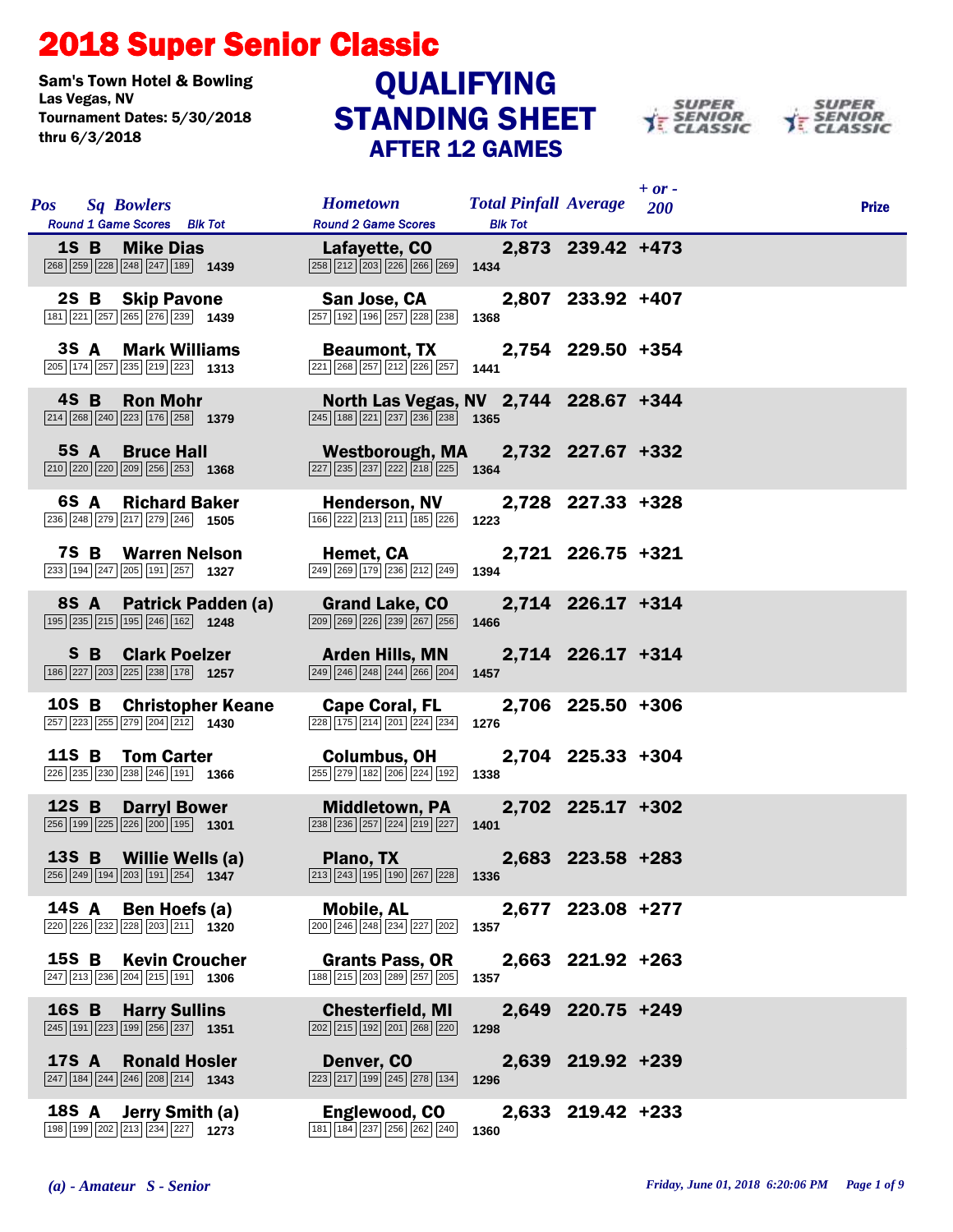|       | Pos Sq Bowlers<br>Round 1 Game Scores Blk Tot                                                                          | Hometown Total Pinfall Average 200<br><b>Round 2 Game Scores</b>                                                                          | <b>Blk Tot</b> |                   | $+$ or - | <b>Prize</b> |
|-------|------------------------------------------------------------------------------------------------------------------------|-------------------------------------------------------------------------------------------------------------------------------------------|----------------|-------------------|----------|--------------|
|       | 19S B Junichi Yajima<br>237 278 201 199 209 211 1335                                                                   | Japan<br>$\boxed{206}$ 180 225 248 234 198 1291                                                                                           |                | 2,626 218.83 +226 |          |              |
|       | 20S A Jeff Suma (a)<br>278 223 191 257 216 246 1411                                                                    | <b>Auburn Hills, MI</b><br>$\overline{ 204 }$ $\overline{ 221 }$ $\overline{ 215 }$ $\overline{ 189 }$ $\overline{ 195 }$ <b>1213</b>     |                | 2,624 218.67 +224 |          |              |
| 21S B | <b>Rick Minier</b><br>$\boxed{234}$ $\boxed{233}$ $\boxed{182}$ $\boxed{237}$ $\boxed{235}$ $\boxed{206}$ <b>1327</b>  | <b>Houston, TX Houston</b><br>$\boxed{245}$ 189 220 200 216 203 1273                                                                      |                | 2,600 216.67 +200 |          |              |
| 22S B | Ronald Holt (a)<br>256 202 247 225 267 208 1405                                                                        | Upper Marlboro, MD 2,599 216.58 +199<br>$\boxed{163}$ $\boxed{222}$ $\boxed{201}$ $\boxed{224}$ $\boxed{178}$ $\boxed{206}$ <b>1194</b>   |                |                   |          |              |
|       | 23S B Nick Morgan<br>$\boxed{211}$ $\boxed{237}$ $\boxed{222}$ $\boxed{217}$ $\boxed{189}$ $\boxed{209}$ $\boxed{205}$ | <b>Sacramento, CA</b><br>278 207 212 238 180 194                                                                                          | 1309           | 2,594 216.17 +194 |          |              |
|       | 24S A Gregory Turner (a)<br>$\boxed{248}$ 181 203 211 185 199 1227                                                     | Lanham, MD<br>$\boxed{268}$ $\boxed{237}$ $\boxed{184}$ $\boxed{190}$ $\boxed{234}$ $\boxed{248}$                                         | 1361           | 2,588 215.67 +188 |          |              |
| 25S B | Rich Cook (a)<br>$\boxed{209}$ $\boxed{231}$ $\boxed{255}$ $\boxed{175}$ $\boxed{188}$ $\boxed{195}$ <b>1253</b>       | Olympia, WA<br>$\boxed{180}$ $\boxed{236}$ $\boxed{245}$ $\boxed{238}$ $\boxed{222}$ $\boxed{207}$ <b>1328</b>                            |                | 2,581 215.08 +181 |          |              |
| 26S B | John Masiello (a)<br>226 190 223 259 196 203 1297                                                                      | <b>Kenmore, NY</b><br>223 216 200 226 220 196                                                                                             | 1281           | 2,578 214.83 +178 |          |              |
|       | 27S B Michael Hastings<br>223 188 240 192 180 249 1272                                                                 | <b>Millsboro, DE</b><br>213 202 175 237 233 227                                                                                           | 1287           | 2,559 213.25 +159 |          |              |
| 28S B | <b>Randy Turner</b><br>193 198 180 198 256 286 1311                                                                    | <b>Shallowater, TX</b><br>$\boxed{220}$ 166 219 196 245 192                                                                               | 1238           | 2,549 212.42 +149 |          |              |
|       | 29S A John Bertolina (a)<br>236 215 195 167 205 225 1243                                                               | <b>Henderson, NV</b><br>$\overline{246}$ $\overline{215}$ $\overline{203}$ $\overline{197}$ $\overline{257}$ $\overline{184}$ <b>1302</b> |                | 2,545 212.08 +145 |          |              |
|       | 30S B Hugh Miller<br>$\boxed{215}$ 194 219 216 168 200 1212                                                            | <b>Mercer Island, WA</b><br>$\boxed{227}$ 170 $\boxed{241}$ $\boxed{269}$ $\boxed{201}$ $\boxed{219}$ 1327                                |                | 2,539 211.58 +139 |          |              |
|       | 31S A Roger Kossert<br>212 206 194 228 221 189 1250                                                                    | Lithia, FL<br>193 203 237 256 191 207 1287                                                                                                |                | 2,537 211.42 +137 |          |              |
|       | 32S B Steven Davis<br>$\boxed{190}$ $\boxed{201}$ $\boxed{224}$ $\boxed{193}$ $\boxed{194}$ $\boxed{258}$ <b>1260</b>  | <b>Manteca, CA</b><br>180 235 255 182 231 193 1276                                                                                        |                | 2,536 211.33 +136 |          |              |
|       | 33S B Eddie Katz<br>164 243 223 247 221 244 1342                                                                       | Lakewood, CA<br>$\boxed{193}$ $\boxed{194}$ $\boxed{205}$ $\boxed{168}$ $\boxed{206}$ $\boxed{222}$                                       | 1188           | 2,530 210.83 +130 |          |              |
| 34S A | <b>Ronnie Burgess (a)</b><br>208 229 245 185 161 238 1266                                                              | <b>Westland, MI</b><br>255 209 179 193 222 201                                                                                            | 1259           | 2,525 210.42 +125 |          |              |
| 35S B | <b>Kerry Painter</b><br>249 193 169 204 203 165 1183                                                                   | <b>Henderson, NV</b><br>236 237 238 187 238 205                                                                                           | 1341           | 2,524 210.33 +124 |          |              |
| 36S B | <b>Mike Matosich</b><br>183 149 214 170 185 222 1123                                                                   | <b>Phoenix, AZ</b><br>256 246 208 195 226 269                                                                                             | 1400           | 2,523 210.25 +123 |          |              |
| 37S A | <b>Donald Blatchford</b><br>$\boxed{149}$ $\boxed{231}$ $\boxed{234}$ $\boxed{193}$ $\boxed{239}$ <b>1277</b>          | Santa Monica, CA 2,520 210.00 +120<br>$\boxed{172}$ $\boxed{199}$ $\boxed{195}$ $\boxed{226}$ $\boxed{239}$ $\boxed{212}$ <b>1243</b>     |                |                   |          |              |
| 38S A | <b>Jeff Jamison</b><br>$\boxed{217}$ $\boxed{233}$ $\boxed{210}$ $\boxed{182}$ $\boxed{192}$ $\boxed{203}$ <b>1237</b> | <b>Boulder City, NV</b><br>227 203 213 200 222 212                                                                                        | 1277           | 2,514 209.50 +114 |          |              |
|       | <b>S B Ted Staikoff</b><br>225 243 166 225 204 176 1239                                                                | <b>Black Hawk, SD</b><br>202 242 187 196 233 215                                                                                          | 1275           | 2,514 209.50 +114 |          |              |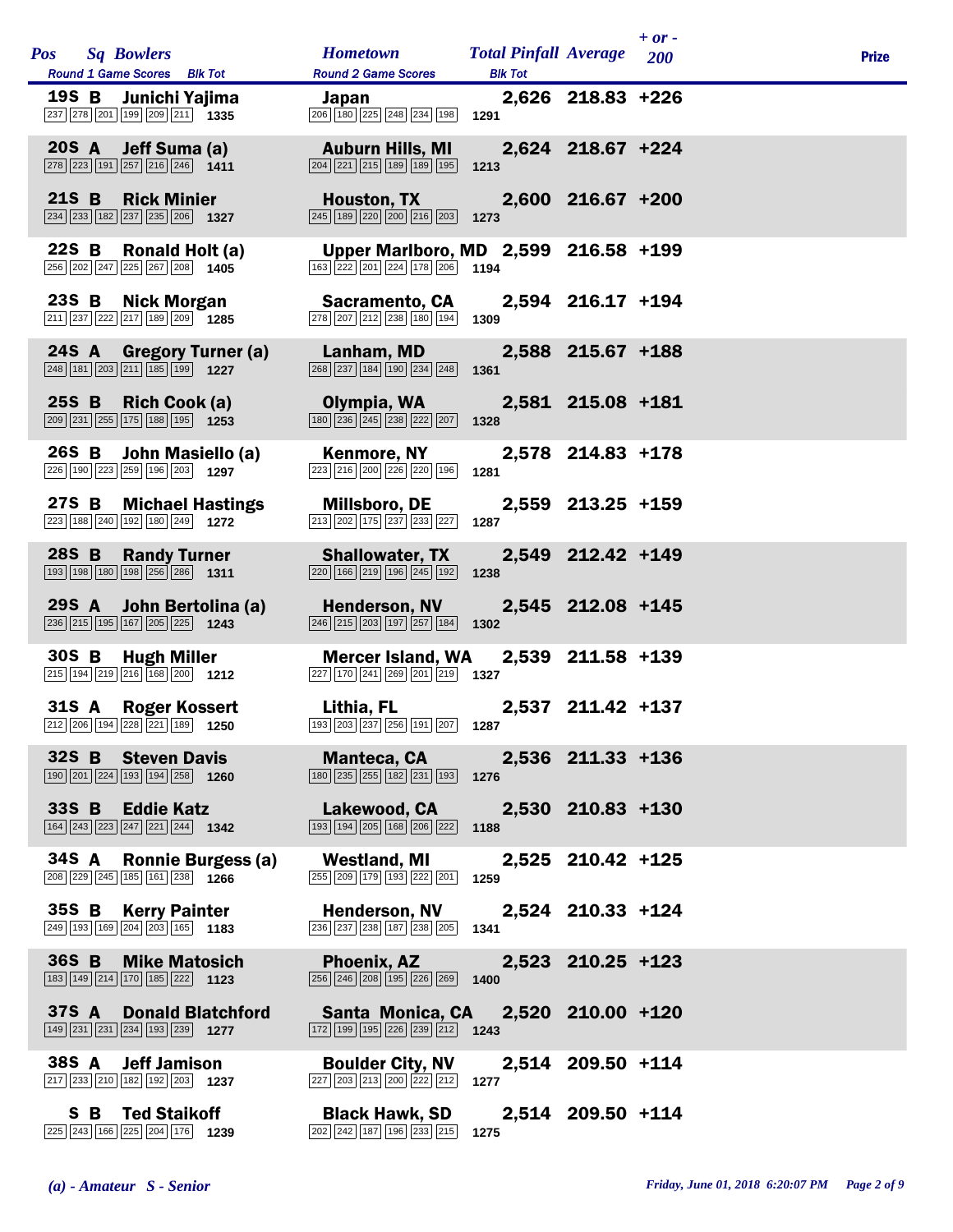| Pos Sq Bowlers |                 |                                                                                                 | <b>Hometown</b>                                                                                                            | <b>Total Pinfall Average</b> |                   | $+ or -$<br>200 | <b>Prize</b> |
|----------------|-----------------|-------------------------------------------------------------------------------------------------|----------------------------------------------------------------------------------------------------------------------------|------------------------------|-------------------|-----------------|--------------|
| 40S A          |                 | Round 1 Game Scores Blk Tot<br><b>Rob Downer</b><br>171 212 258 224 216 240 1321                | <b>Round 2 Game Scores</b><br><b>Rochester, MN</b><br>$\boxed{193}\boxed{235}\boxed{188}\boxed{192}\boxed{194}\boxed{190}$ | <b>Blk Tot</b><br>1192       | 2,513 209.42 +113 |                 |              |
|                |                 | 41S A John Petraglia<br>222 199 200 159 176 246 1202                                            | Jackson, NJ<br>$\boxed{202}$ $\boxed{216}$ $\boxed{224}$ $\boxed{222}$ $\boxed{206}$ $\boxed{240}$                         | 1310                         | 2,512 209.33 +112 |                 |              |
| 42S B          |                 | <b>Paul Mielens</b><br>187 191 162 200 194 212 1146                                             | <b>Menomonie, WI</b><br>215 264 184 195 254 253                                                                            |                              | 2,511 209.25 +111 |                 |              |
| 43S B          |                 | Don Woolard (a)                                                                                 | <b>Central Point, OR</b>                                                                                                   | 1365                         | 2,505 208.75 +105 |                 |              |
| 44S A          |                 | 217 203 193 209 193 168 1183<br><b>Paul McCordic</b>                                            | 196 238 222 242 190 234<br><b>Sugar Land, TX</b>                                                                           | 1322                         | 2,502 208.50 +102 |                 |              |
| 45S B          |                 | 175 181 176 268 186 198 1184<br><b>Michael Lucente</b>                                          | $\boxed{245}$ $\boxed{234}$ $\boxed{227}$ $\boxed{202}$ $\boxed{196}$ $\boxed{214}$<br>Warren, MI                          | 1318                         | 2,498 208.17      | $+98$           |              |
|                |                 | 186 211 231 154 215 215 1212                                                                    | 197 186 247 200 237 219                                                                                                    | 1286                         |                   |                 |              |
| 46S B          | <b>Cut Line</b> | <b>David Chew</b><br>188 202 227 184 214 225 1240<br><b>Cash Line</b>                           | <b>Brentwood, CA</b><br>169 168 206 248 188 278                                                                            | 1257                         | 2,497 208.08      | $+97$           |              |
|                |                 | <b>S B Greg McMahan</b><br>225 196 229 194 199 204 1247                                         | Dandridge, TN<br>$\boxed{214}$ $\boxed{225}$ $\boxed{160}$ $\boxed{191}$ $\boxed{192}$ $\boxed{268}$                       | 1250                         | 2,497 208.08      | $+97$           |              |
| 48S B          |                 | <b>Emilio Mora</b><br>235 180 203 187 200 248 1253                                              | Defiance, OH<br>216 196 180 205 224 214                                                                                    | 1235                         | 2,488 207.33      | $+88$           |              |
| 49S A          |                 | <b>Dennis Powell</b><br>176 148 247 216 247 238 1272                                            | Eugene, OR<br>175 213 214 226 183 202                                                                                      | 1213                         | 2,485 207.08      | $+85$           |              |
| 50S B          |                 | Paul Appling (a)<br>$\boxed{232}$ 177 208 203 168 245 1233                                      | <b>Camarillo, CA</b><br>257 179 276 172 211 155                                                                            | 1250                         | 2,483 206.92      | $+83$           |              |
| 51S B          |                 | Terry Leong (a)<br>188 151 211 203 212 234 1199                                                 | <b>Henderson, NV</b><br>248 256 192 185 216 185                                                                            | 1282                         | 2,481 206.75      | $+81$           |              |
|                |                 | S A Gary Burke (a)<br>$\boxed{212}\boxed{215}\boxed{228}\boxed{154}\boxed{197}\boxed{233}$ 1239 | San Diego, CA 2,481 206.75 +81<br>244 182 198 182 243 193                                                                  | 1242                         |                   |                 |              |
|                |                 | 53S B Scott Hansel-Farrell<br>$\boxed{227}$ 173 192 203 227 197 1219                            | <b>Stockton, CA</b><br>217 213 149 225 243 212                                                                             | 1259                         | 2,478 206.50      | $+78$           |              |
|                |                 | 54S B James Storts<br>192 208 208 178 190 185 1161                                              | Westfield, IN<br>185 225 279 181 213 233                                                                                   | 1316                         | 2,477 206.42      | $+77$           |              |
|                |                 | 55S A Tony Marion (a)<br>225 202 212 229 213 194 1275                                           | <b>Myrtle Beach, SC</b><br>195 196 230 194 168 210                                                                         | 1193                         | 2,468 205.67      | $+68$           |              |
| 56S B          |                 | <b>Jim Gordin</b><br>149 225 229 237 201 229 1270                                               | <b>Modesto, CA</b><br>$\boxed{227}$ $\boxed{192}$ $\boxed{182}$ $\boxed{187}$ $\boxed{182}$ $\boxed{225}$                  | 1195                         | 2,465 205.42      | $+65$           |              |
| 57S A          |                 | <b>Russ Davies (a)</b><br>209 258 192 194 227 213 1293                                          | Las Vegas, NV<br>232 173 194 205 187 176                                                                                   | 1167                         | 2,460 205.00      | $+60$           |              |
| 58S A          |                 | <b>Nick Panicaro</b><br>198 189 167 190 179 268 1191                                            | Ocala, FL<br>205 203 227 196 246 185                                                                                       | 1262                         | 2,453 204.42      | $+53$           |              |
| 59S B          |                 | <b>Joe Salvemini</b><br>184 226 279 189 182 193 1253                                            | Yuba City, CA<br>182 196 184 176 204 257                                                                                   | 1199                         | 2,452 204.33      | $+52$           |              |
| 60S A          |                 | <b>David Axon</b><br>189 176 207 256 238 195 1261                                               | <b>Bellevue, NE</b><br>$\boxed{216}$ $\boxed{157}$ $\boxed{216}$ $\boxed{185}$ $\boxed{210}$ $\boxed{202}$                 | 1186                         | 2,447 203.92      | $+47$           |              |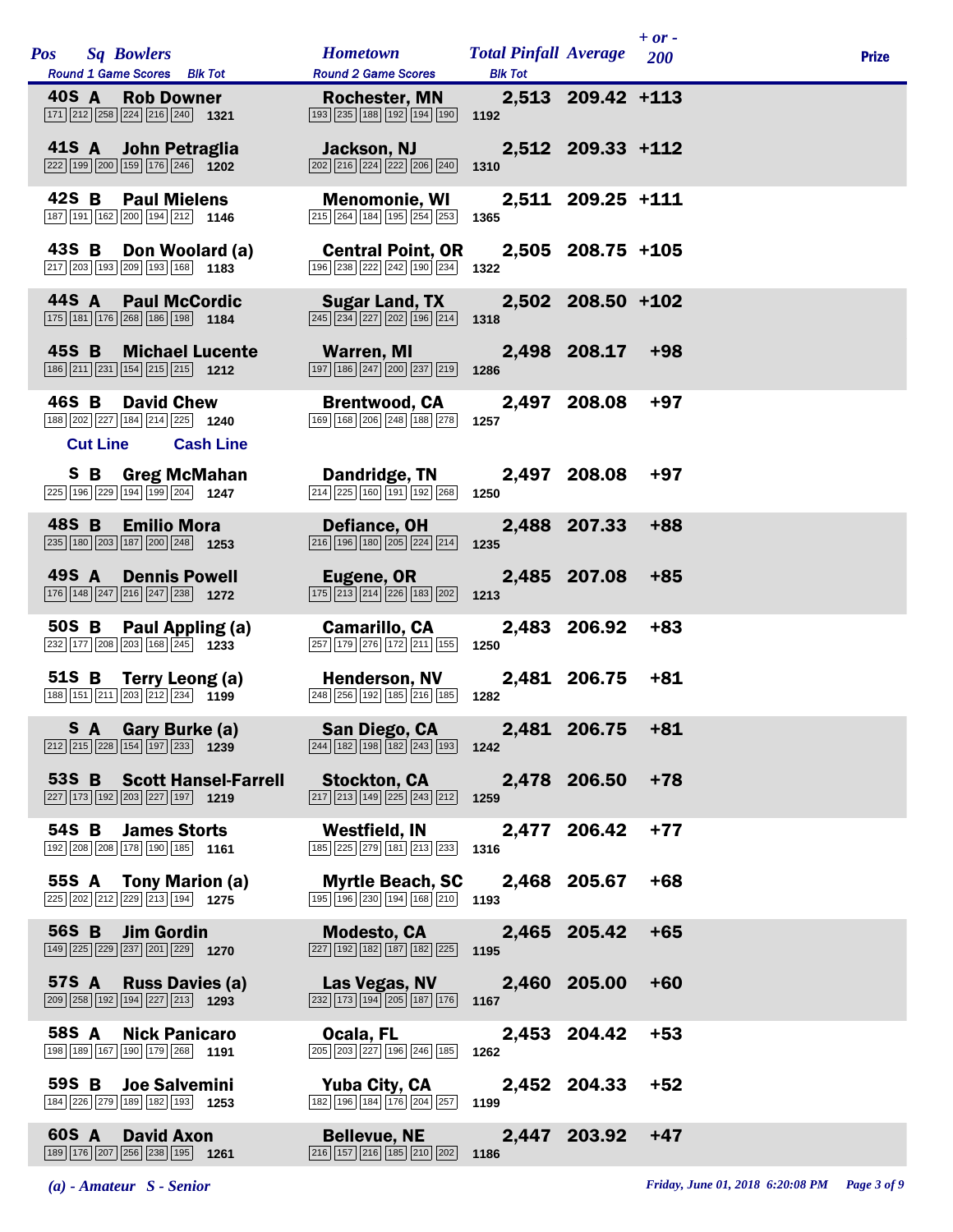|              | Pos Sq Bowlers<br>Round 1 Game Scores Blk Tot                                                                                |                             | <b>Hometown</b><br><b>Round 2 Game Scores</b>                                                                      | <b>Total Pinfall Average</b><br><b>Blk Tot</b> |              | $+ or -$<br>200 | <b>Prize</b> |
|--------------|------------------------------------------------------------------------------------------------------------------------------|-----------------------------|--------------------------------------------------------------------------------------------------------------------|------------------------------------------------|--------------|-----------------|--------------|
|              | 61S B Jerry Keily (a)<br>$\boxed{214}$ $\boxed{235}$ $\boxed{203}$ $\boxed{185}$ $\boxed{213}$ $\boxed{150}$ <b>1200</b>     |                             | <b>Castle Rock, CO</b><br>$\boxed{203}$ $\boxed{259}$ $\boxed{223}$ $\boxed{197}$ $\boxed{184}$ $\boxed{178}$ 1244 |                                                | 2,444 203.67 | $+44$           |              |
| 62S B        | <b>Dale Traber</b><br>168 158 172 219 177 198 1092                                                                           |                             | Cedarburg, WI<br>233 172 236 234 200 266                                                                           | 1341                                           | 2,433 202.75 | $+33$           |              |
|              | 63S B Steve Jansson<br>238 204 169 150 180 181 122                                                                           |                             | <b>Barnes, WI</b><br>225 227 225 198 231 201                                                                       | 1307                                           | 2,429 202.42 | +29             |              |
| SA –         | $\boxed{206}$ 160 $\boxed{248}$ 180 186 179 1159                                                                             | <b>Raymond Scrivens Jr.</b> | <b>Athens, PA</b><br>$\boxed{188}$ $\boxed{228}$ $\boxed{212}$ $\boxed{247}$ $\boxed{191}$ $\boxed{204}$           | 1270                                           | 2,429 202.42 | $+29$           |              |
|              | <b>S B Stan Winters</b><br>$\boxed{206}$ 188 191 233 156 210 1184                                                            |                             | Simi Valley, CA<br>$\boxed{190}$ $\boxed{197}$ $\boxed{244}$ $\boxed{221}$ $\boxed{158}$ $\boxed{235}$ <b>1245</b> |                                                | 2,429 202.42 | +29             |              |
| S B          | 217 196 155 243 227 204 1242                                                                                                 | Donald Robinson (a)         | <b>Houston, TX</b><br>189 217 185 197 222 177                                                                      | 1187                                           | 2,429 202.42 | $+29$           |              |
| 67S A        | <b>Crister Danielsson</b><br>$\boxed{177}$ $\boxed{193}$ $\boxed{163}$ $\boxed{193}$ $\boxed{216}$ $\boxed{203}$ 1145        |                             | Sweden<br>226 203 179 206 244 224                                                                                  | 1282                                           | 2,427 202.25 | +27             |              |
| 68S B        | <b>Robert Reed (a)</b><br>$\boxed{158}$ $\boxed{231}$ $\boxed{152}$ $\boxed{177}$ $\boxed{216}$ $\boxed{170}$ <b>1104</b>    |                             | Weed, CA<br>179 226 235 215 203 263                                                                                | 1321                                           | 2,425 202.08 | $+25$           |              |
| 69S B        | <b>Henry Dawson</b><br>$\boxed{207}$ 166 235 189 226 213 1236                                                                |                             | Elma, WA<br>$\boxed{219}$ 170 185 193 201 220 1188                                                                 |                                                | 2,424 202.00 | $+24$           |              |
| 70S A        | Dale Pollard (a)<br>225 188 161 193 227 173 1167                                                                             |                             | Tucson, AZ<br>$\boxed{213}$ $\boxed{204}$ $\boxed{213}$ $\boxed{192}$ $\boxed{215}$ $\boxed{216}$                  | 1253                                           | 2,420 201.67 | $+20$           |              |
|              | 71S A Larry Rumple (a)<br>$\boxed{180}$ $\boxed{171}$ $\boxed{189}$ $\boxed{197}$ $\boxed{238}$ $\boxed{236}$ $\boxed{1211}$ |                             | St. George, UT<br>182 226 186 202 233 179                                                                          | 1208                                           | 2,419 201.58 | $+19$           |              |
|              | $\boxed{143}$ $\boxed{246}$ $\boxed{168}$ $\boxed{202}$ $\boxed{156}$ $\boxed{222}$ <b>1137</b>                              | 72S A Eugene Captain (a)    | Bertha, MN<br>$\boxed{243}$ $\boxed{194}$ $\boxed{213}$ $\boxed{211}$ $\boxed{205}$ $\boxed{215}$                  | 1281                                           | 2,418 201.50 | $+18$           |              |
|              | $ 226   196   217   201   215   202 $ <b>1257</b>                                                                            |                             | S A Stephen Vaughn (a) Harbor City, CA<br>181 182 184 173 265 176 1161                                             |                                                | 2,418 201.50 | $+18$           |              |
| 74S B        | Tony Maresca (a)<br>210 198 189 211 166 212 1186                                                                             |                             | Mesa, AZ<br>254 193 225 185 156 216                                                                                | 1229                                           | 2,415 201.25 | $+15$           |              |
| SA.          | Shane O'Neill (a)<br>199 210 257 209 169 207 1251                                                                            |                             | <b>Henderson, NV</b><br>201 217 187 172 192 195                                                                    | 1164                                           | 2,415 201.25 | $+15$           |              |
| <b>76S A</b> | <b>Rich Giragosian</b><br>$\sqrt{238}\sqrt{201}\sqrt{210}\sqrt{188}\sqrt{232}\sqrt{192}\$ 1261                               |                             | The Villages, FL<br>197 212 161 231 194 158                                                                        | 1153                                           | 2,414 201.17 | $+14$           |              |
| <b>77S A</b> | Steve Kiss (a)<br>184 202 190 204 227 179 1186                                                                               |                             | <b>Clackamas, OR</b><br>196 232 211 202 173 213                                                                    | 1227                                           | 2,413 201.08 | $+13$           |              |
| 78S B        | <b>William McGee (a)</b><br>178 213 234 257 223 208 1313                                                                     |                             | <b>Great Falls, MT</b><br>157 182 191 199 165 201                                                                  | 1095                                           | 2,408 200.67 | $+8$            |              |
| 79S A        | 195 233 173 204 181 210 1196                                                                                                 |                             | Richard Bavilacqua (a) Riverview, FL<br>204 257 203 175 170 202                                                    | 1211                                           | 2,407 200.58 | $+7$            |              |
| 80S B        | <b>Kenneth Fox</b><br>233 185 188 246 255 150 1257                                                                           |                             | Las Vegas, NV<br>189 224 158 190 211 177                                                                           | 1149                                           | 2,406 200.50 | $+6$            |              |
| 81S B        | <b>Don Robinson</b><br>194 169 213 205 180 174 1135                                                                          |                             | <b>Boise, ID</b><br>195 202 252 220 224 176                                                                        | 1269                                           | 2,404 200.33 | $+4$            |              |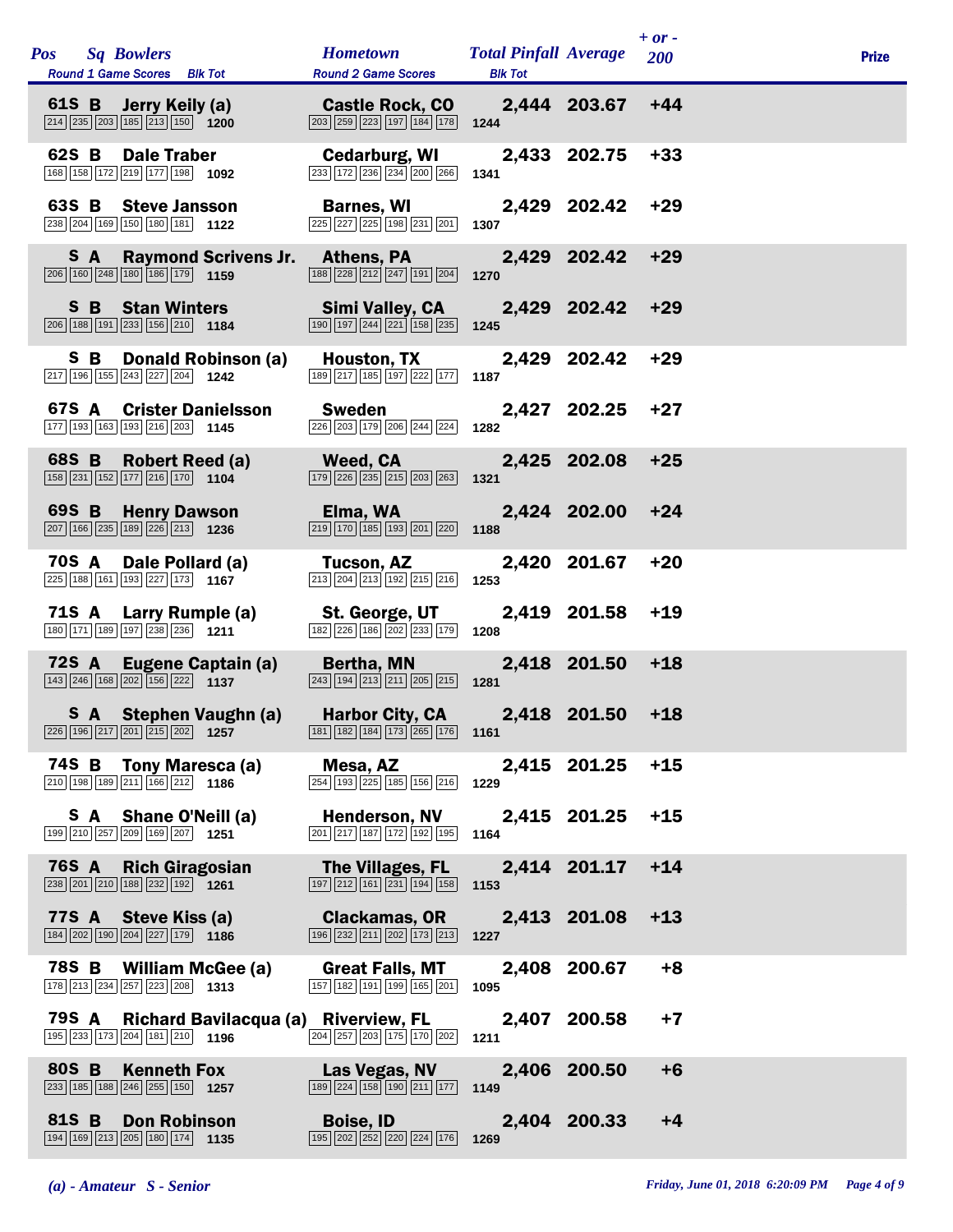| Pos Sq Bowlers<br>Round 1 Game Scores Blk Tot                                                                              | <b>Hometown</b><br><b>Round 2 Game Scores</b>                                                                                                  | <b>Total Pinfall Average</b><br><b>Blk Tot</b> |                  | $+ or -$<br><b>200</b> | <b>Prize</b> |
|----------------------------------------------------------------------------------------------------------------------------|------------------------------------------------------------------------------------------------------------------------------------------------|------------------------------------------------|------------------|------------------------|--------------|
| 82S B Jim Knoblauch<br>181 190 226 202 190 179 1168                                                                        | Waukesha, WI<br>$\boxed{236}$ $\boxed{171}$ $\boxed{203}$ $\boxed{180}$ $\boxed{201}$ $\boxed{242}$ <b>1233</b>                                |                                                | 2,401 200.08     | $+1$                   |              |
| 83S B Dave Washburn (a)<br>173 150 211 248 212 234 1228                                                                    | 205 187 154 208 170 243                                                                                                                        | 1167                                           |                  | $-5$                   |              |
| 84S B Les Shirwindt (a)<br>$\boxed{172}$ $\boxed{214}$ $\boxed{171}$ $\boxed{258}$ $\boxed{219}$ $\boxed{201}$ <b>1235</b> | Las Vegas, NV<br>$\boxed{203}$ $\boxed{223}$ $\boxed{195}$ $\boxed{180}$ $\boxed{177}$ $\boxed{179}$                                           | 1157                                           | 2,392 199.33     | $-8$                   |              |
| 85S A Carey Hofmann<br>$\boxed{212}$ 175 163 184 177 276 1187                                                              | <b>Phoenix, AZ</b><br>$\boxed{209}$ $\boxed{172}$ $\boxed{230}$ $\boxed{186}$ $\boxed{179}$ $\boxed{227}$ <b>1203</b>                          |                                                | 2,390 199.17     | $-10$                  |              |
| 86S B Michael Chrzanowski<br>181 179 165 195 223 192 1135                                                                  | Shepherd, MI<br>174 180 180 225 268 227                                                                                                        | 1254                                           | 2,389 199.08     | $-11$                  |              |
| 87S B Ed Silva<br>$\boxed{183}$ $\boxed{204}$ $\boxed{224}$ $\boxed{233}$ $\boxed{178}$ $\boxed{189}$ <b>1211</b>          | Manteca, CA 2,387 198.92 -13<br>$\boxed{201}$ $\boxed{185}$ $\boxed{222}$ $\boxed{203}$ $\boxed{202}$ $\boxed{163}$                            | 1176                                           |                  |                        |              |
| 88S B Rodney Garrick<br>$\boxed{198}\boxed{210}\boxed{163}\boxed{191}\boxed{186}\boxed{172}$ 1120                          | $\boxed{193}$ $\boxed{205}$ $\boxed{202}$ $\boxed{214}$ $\boxed{243}$ $\boxed{209}$ <b>1266</b>                                                |                                                |                  | $-14$                  |              |
| 89S A<br>Donald Hovda (a)<br>$\boxed{188}\boxed{170}\boxed{140}\boxed{166}\boxed{184}\boxed{198}$ 1046                     | Fairbanks, AK 2,381 198.42 -19<br>$\boxed{214}$ $\boxed{182}$ $\boxed{226}$ $\boxed{258}$ $\boxed{208}$ $\boxed{247}$ <b>1335</b>              |                                                |                  |                        |              |
| 90S A W. Larry Hudson<br>167 208 215 195 177 223 1185                                                                      | Lake Oswego, OR 2,375 197.92<br>$\overline{246}$ 196 185 194 158 211 190                                                                       |                                                |                  | $-25$                  |              |
| S B Bill Sell<br>180 236 208 180 209 214 1227                                                                              | <b>Menasha, WI</b><br>$\boxed{173}$ $\boxed{201}$ $\boxed{179}$ $\boxed{244}$ $\boxed{169}$ $\boxed{182}$ <b>1148</b>                          |                                                | 2,375 197.92     | $-25$                  |              |
| 92S B<br><b>Ronald Boroff</b><br>173 212 216 174 204 198 1177                                                              | <b>Mansfield, TX</b><br>$\boxed{210}$ 171 196 216 187 214 194                                                                                  |                                                | 2,371 197.58     | $-29$                  |              |
| 93S B John Dudak<br>$\boxed{172}$ $\boxed{212}$ $\boxed{147}$ $\boxed{213}$ $\boxed{220}$ $\boxed{174}$ <b>1138</b>        | <b>Orland Park, IL</b><br>$\boxed{194}$ $\boxed{205}$ $\boxed{243}$ $\boxed{213}$ $\boxed{199}$ $\boxed{177}$                                  | 1231                                           | 2,369 197.42 -31 |                        |              |
| 94S B Robert Worrall II (a)<br>192 190 205 182 151 265 1185                                                                | Colorado Springs, CO 2,368 197.33 -32<br>222 193 166 185 214 203 1183                                                                          |                                                |                  |                        |              |
| 95S A Marc Scherlis<br>$\boxed{212}$ 190 $\boxed{200}$ $\boxed{216}$ 189 $\boxed{217}$ 1224                                | Las Vegas, NV 2,367 197.25 -33<br>$\boxed{165}$ $\boxed{232}$ $\boxed{195}$ $\boxed{212}$ $\boxed{170}$ $\boxed{169}$ 1143                     |                                                |                  |                        |              |
| <b>S</b> B Bryan Kendall (a)<br>$\boxed{222}\boxed{244}\boxed{205}\boxed{193}\boxed{165}\boxed{212}$ 1241                  | Henderson, NV 2,367 197.25 -33<br>$\boxed{185}$ $\boxed{214}$ $\boxed{185}$ $\boxed{166}$ $\boxed{227}$ $\boxed{149}$ 1126                     |                                                |                  |                        |              |
| 97S A Gary Reynolds (a)<br>$\boxed{186}$ $\boxed{177}$ $\boxed{163}$ $\boxed{237}$ $\boxed{187}$ $\boxed{221}$ <b>1171</b> | Groton, NY 2,362 196.83 -38<br>$\boxed{166}$ $\boxed{150}$ $\boxed{218}$ $\boxed{209}$ $\boxed{245}$ $\boxed{203}$ <b>1191</b>                 |                                                |                  |                        |              |
| <b>S B</b> Larry Rathbun (a)<br>$\boxed{226}$ 193 210 237 183 185 1234                                                     | Yuba City, CA 2,362 196.83 -38<br>$\frac{237}{[136] [205] [181] [190] [179]}$ 1128                                                             |                                                |                  |                        |              |
| 99S B Kevin Foley<br>$\boxed{203}$ 168 $\boxed{223}$ 183 190 177 1144                                                      | Reno, NV 2,361 196.75 -39<br>$\overline{159}$ $\overline{267}$ $\overline{200}$ $\overline{189}$ $\overline{214}$ $\overline{188}$ <b>1217</b> |                                                |                  |                        |              |
| 100S B Steve Stein<br>$\boxed{203}$ 182 167 179 171 259 1161                                                               | <b>Staten Island, NY</b><br>$\boxed{197}$ $\boxed{225}$ $\boxed{197}$ $\boxed{211}$ $\boxed{163}$ $\boxed{205}$                                | 1198                                           | 2,359 196.58 -41 |                        |              |
| 101S A<br>Don Lane<br>$\boxed{186}$ $\boxed{184}$ $\boxed{233}$ $\boxed{176}$ $\boxed{159}$ $\boxed{189}$ <b>1127</b>      | <b>Emeryville, CA</b><br>$\overline{238}$ 193 206 225 178 191 191                                                                              |                                                | 2,358 196.50 -42 |                        |              |
| 102S B Ron Winger<br>$\boxed{204}$ 174 191 166 190 191 1116                                                                | <b>Henderson, NV</b><br>257 194 182 196 189 216 1234                                                                                           |                                                | 2,350 195.83 -50 |                        |              |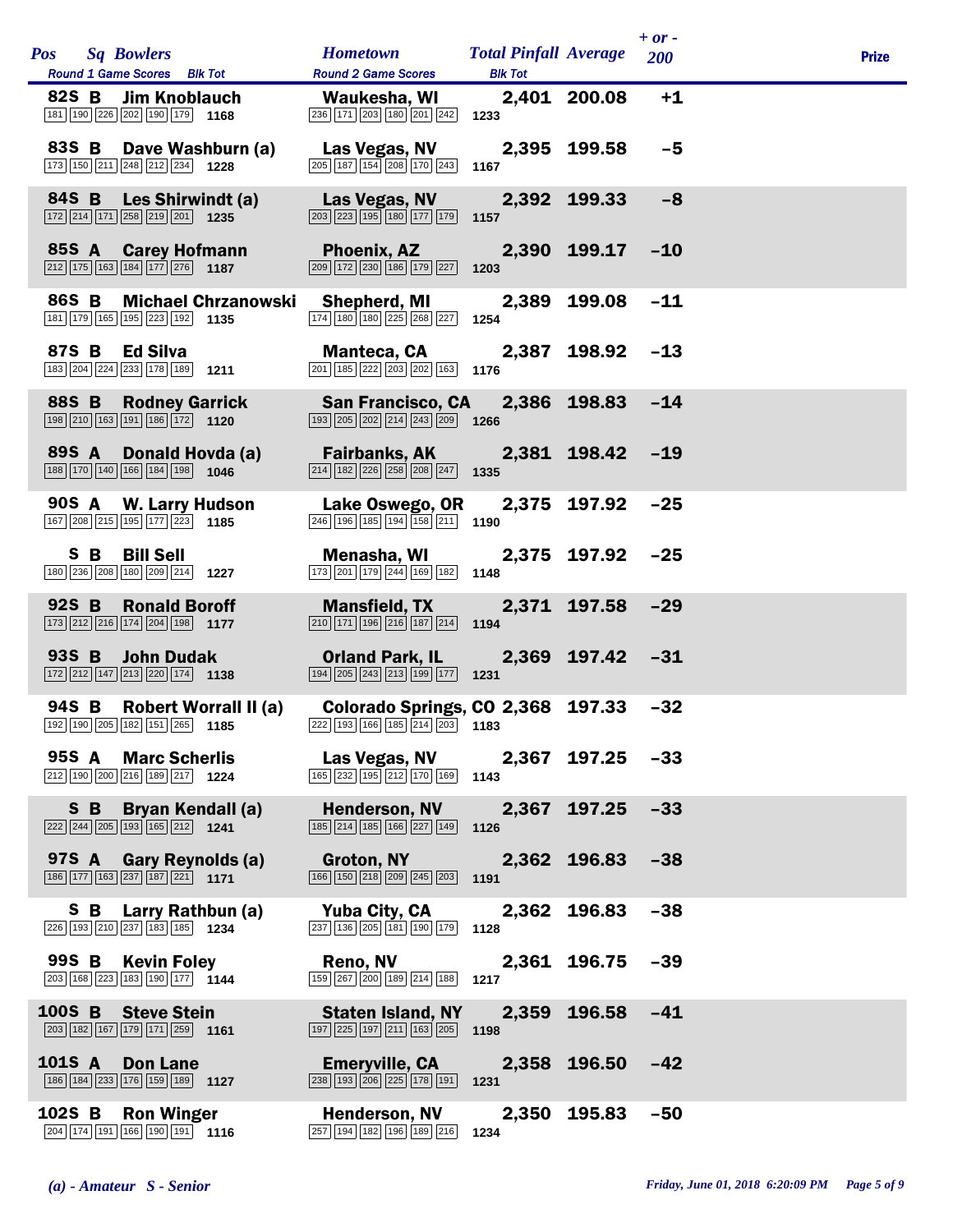|        |        | Pos Sq Bowlers                                                                                                              | <b>Hometown</b>                                                                                                                               | <b>Total Pinfall Average</b> |                   | $+ or -$<br><b>200</b> | <b>Prize</b> |  |
|--------|--------|-----------------------------------------------------------------------------------------------------------------------------|-----------------------------------------------------------------------------------------------------------------------------------------------|------------------------------|-------------------|------------------------|--------------|--|
|        |        | Round 1 Game Scores Blk Tot                                                                                                 | <b>Round 2 Game Scores</b>                                                                                                                    | <b>Blk Tot</b>               |                   |                        |              |  |
|        |        | 103S A John Babbitt (a)<br>$\boxed{174}$ $\boxed{253}$ $\boxed{143}$ $\boxed{195}$ $\boxed{161}$ $\boxed{228}$ <b>1154</b>  | Goodyear, AZ<br>154 180 186 226 215 233 1194                                                                                                  |                              | 2,348 195.67      | $-52$                  |              |  |
|        |        | S A Rico Pura (a)<br>$\boxed{166}$ $\boxed{230}$ $\boxed{184}$ $\boxed{190}$ $\boxed{223}$ $\boxed{222}$ <b>1215</b>        | S. Lake Tahoe, CA 2,348 195.67 -52<br>$\boxed{166}$ $\boxed{195}$ $\boxed{204}$ $\boxed{141}$ $\boxed{181}$ $\boxed{246}$ 1133                |                              |                   |                        |              |  |
|        |        | 105S A James Pitts<br>$\boxed{225}$ 190 $\boxed{206}$ 172 154 194 1141                                                      | <b>Elmira, NY Elmira</b><br>$\overline{223}$ $\overline{203}$ $\overline{174}$ $\overline{173}$ $\overline{242}$ $\overline{186}$ <b>1201</b> |                              | 2,342 195.17      | $-58$                  |              |  |
|        |        | 106S B Mark Nance<br>$\boxed{211}$ $\boxed{148}$ $\boxed{191}$ $\boxed{178}$ $\boxed{191}$ $\boxed{222}$ <b>1141</b>        | <b>Grove City, OH</b><br>$\boxed{144}$ $\boxed{169}$ $\boxed{279}$ $\boxed{195}$ $\boxed{216}$ $\boxed{197}$ <b>1200</b>                      |                              | 2,341 195.08      | $-59$                  |              |  |
|        |        | 107S A Toby Contreras<br>$\boxed{194}$ $\boxed{201}$ $\boxed{201}$ $\boxed{188}$ $\boxed{202}$ $\boxed{164}$ <b>1150</b>    | <b>Lees Summit, MO</b><br>$\boxed{206}$ $\boxed{196}$ $\boxed{159}$ $\boxed{201}$ $\boxed{169}$ $\boxed{248}$ 1179                            |                              | 2,329 194.08 -71  |                        |              |  |
|        |        | 108S B Bill Hewlett<br>$\boxed{230}$ 171 $\boxed{202}$ $\boxed{206}$ 155 182 1146                                           | Las Vegas, NV 2,324 193.67<br>$\boxed{204}$ $\boxed{233}$ $\boxed{158}$ $\boxed{201}$ $\boxed{215}$ $\boxed{167}$                             | 1178                         |                   | $-76$                  |              |  |
|        |        | 109S A Lewis Elting<br>$\boxed{178}$ $\boxed{165}$ $\boxed{187}$ $\boxed{190}$ $\boxed{221}$ $\boxed{190}$ <b>1131</b>      | Carlsbad, CA 2,321 193.42 -79<br>$\boxed{194}$ $\boxed{202}$ $\boxed{224}$ $\boxed{172}$ $\boxed{180}$ $\boxed{218}$ 1190                     |                              |                   |                        |              |  |
|        |        | <b>S A Kerry Fulford</b><br>$\boxed{167}$ $\boxed{180}$ $\boxed{237}$ $\boxed{141}$ $\boxed{174}$ $\boxed{237}$ <b>1136</b> | <b>Fort Worth, TX</b><br>195 236 208 212 177 157                                                                                              | 1185                         | 2,321 193.42      | $-79$                  |              |  |
|        |        | 111S A Chris Patton (a)<br>184 181 175 205 159 189 1093                                                                     | <b>Park City, UT</b><br>$\boxed{192}$ $\boxed{249}$ $\boxed{172}$ $\boxed{190}$ $\boxed{214}$ $\boxed{204}$                                   | 1221                         | 2,314 192.83      | $-86$                  |              |  |
|        |        | <b>S</b> A John Younger<br>$\boxed{214}$ $\boxed{194}$ $\boxed{203}$ $\boxed{228}$ $\boxed{164}$ $\boxed{167}$ <b>1170</b>  | Winston Salem, NC 2,314 192.83<br>$\boxed{226}\boxed{221}\boxed{152}\boxed{204}\boxed{177}\boxed{164}$ 1144                                   |                              |                   | $-86$                  |              |  |
|        |        | 113S B John Parry<br>$\boxed{176}$ $\boxed{154}$ $\boxed{188}$ $\boxed{158}$ $\boxed{209}$ $\boxed{208}$ <b>1093</b>        | Oak Park, CA<br>$\boxed{183}$ $\boxed{234}$ $\boxed{225}$ $\boxed{193}$ $\boxed{191}$ $\boxed{193}$ <b>1219</b>                               |                              | 2,312 192.67      | $-88$                  |              |  |
|        |        | <b>S</b> A Brian Miller<br>$\boxed{223}$ 170 175 181 193 202 1144                                                           | <b>Springfield, OH</b><br>$\boxed{140}$ $\boxed{209}$ $\boxed{209}$ $\boxed{163}$ $\boxed{233}$ $\boxed{214}$ <b>1168</b>                     |                              | 2,312 192.67      | $-88$                  |              |  |
|        |        | 115S A Robert Scott (a)<br>168 165 202 204 184 187 1110                                                                     | Las Vegas, NV 2,303 191.92 -97<br>259 191 186 171 181 205                                                                                     | 1193                         |                   |                        |              |  |
|        |        | 116S B Robert Michalojko<br>$\boxed{140}$ $\boxed{223}$ $\boxed{158}$ $\boxed{197}$ $\boxed{197}$ $\boxed{197}$ <b>1112</b> | <b>Pittsburgh, PA</b><br>$\boxed{199}$ $\boxed{186}$ $\boxed{181}$ $\boxed{194}$ $\boxed{224}$ $\boxed{202}$ 1186                             |                              | 2,298 191.50 -102 |                        |              |  |
|        |        | 117S A Robert Amoruso<br>$\boxed{200}$ $\boxed{219}$ $\boxed{169}$ $\boxed{174}$ $\boxed{168}$ $\boxed{178}$ <b>1108</b>    | <b>Glenview, IL</b><br>$\boxed{216}$ 181 181 178 227 206 1189                                                                                 |                              | 2,297 191.42 -103 |                        |              |  |
|        | 118S A | Gary Demeny (a)<br>$\boxed{185}$ $\boxed{193}$ $\boxed{157}$ $\boxed{182}$ $\boxed{212}$ $\boxed{199}$ <b>1128</b>          | Sun City, AZ<br>226 209 191 187 192 162                                                                                                       | 1167                         | 2,295 191.25 -105 |                        |              |  |
|        | 119S A | Dewaine West (a)<br>217 131 237 164 138 192 1079                                                                            | <b>Buckeye, AZ</b><br>171 237 158 224 231 190                                                                                                 | 1211                         | 2,290 190.83 -110 |                        |              |  |
| 120S B |        | <b>Michael Barth (a)</b><br>169 170 237 211 177 162 1126                                                                    | <b>Kansas City, MO</b><br>$\boxed{233}$ $\boxed{191}$ $\boxed{139}$ $\boxed{193}$ $\boxed{215}$ $\boxed{184}$                                 | 1155                         | 2,281 190.08 -119 |                        |              |  |
|        | 121S A | <b>Frank Cascio (a)</b><br>206 170 221 165 170 189 1121                                                                     | N. Fort Myers, FL<br>172 214 175 184 245 169                                                                                                  | 1159                         | 2,280 190.00 -120 |                        |              |  |
| 122S B |        | <b>Mike Schmid</b><br>175 140 176 164 200 189 1044                                                                          | <b>Arden Hills, MN</b><br>205 277 192 179 180 200                                                                                             | 2,277<br>1233                | $189.75 - 123$    |                        |              |  |
|        |        | 123S B Patrick Miller (a)<br>177 179 172 212 186 176 1102                                                                   | Las Vegas, NV<br>210 236 158 215 155 200                                                                                                      | 1174                         | 2,276 189.67 -124 |                        |              |  |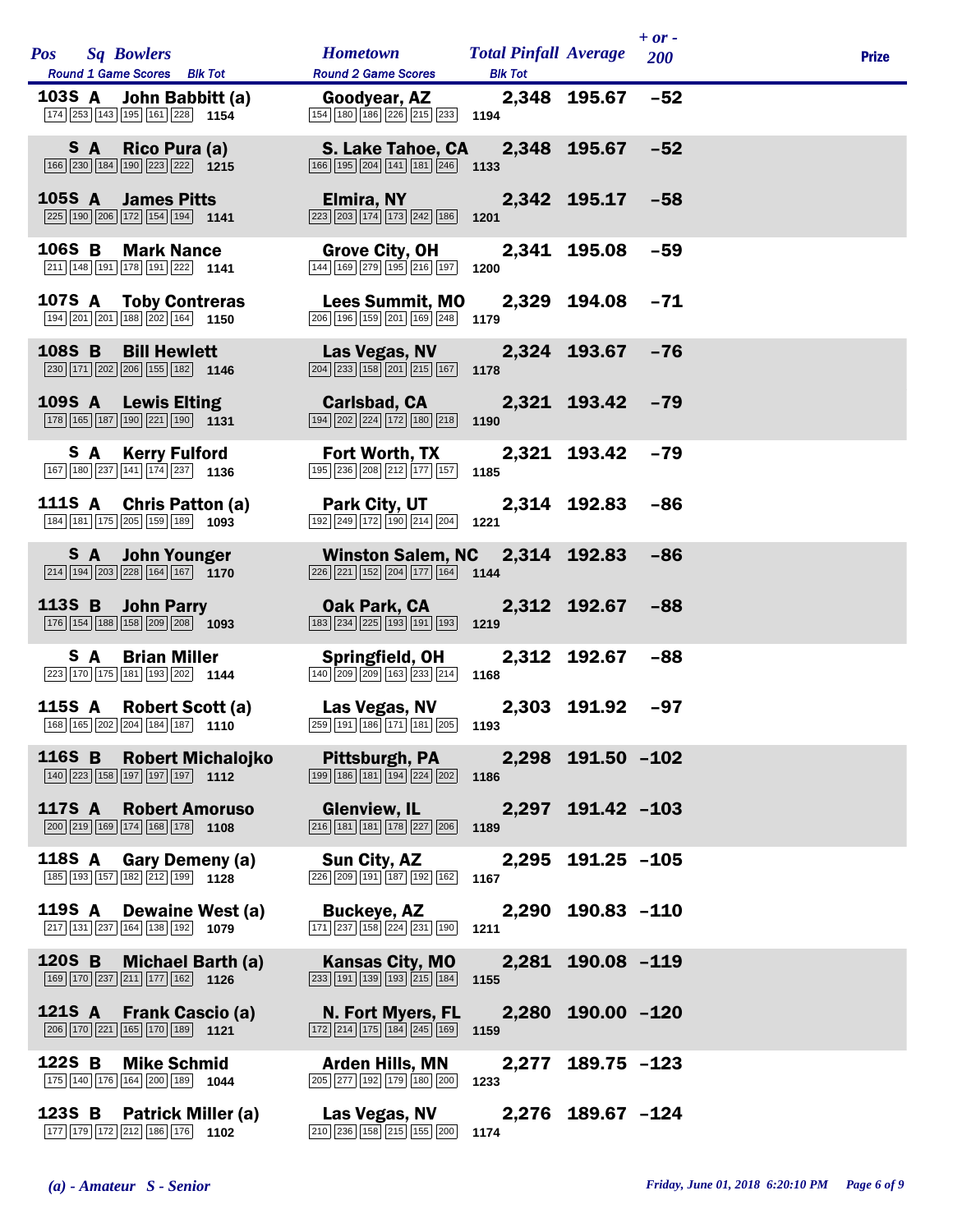| <b>Pos</b> Sq Bowlers<br>Round 1 Game Scores Blk Tot                                                                           | <b>Hometown</b><br><b>Round 2 Game Scores</b>                                                                 | <b>Total Pinfall Average</b> 200<br><b>Blk Tot</b> |                   | $+$ or - | <b>Prize</b> |
|--------------------------------------------------------------------------------------------------------------------------------|---------------------------------------------------------------------------------------------------------------|----------------------------------------------------|-------------------|----------|--------------|
| 124S A Ross Zeigler (a)<br>184 143 180 202 195 188 1092                                                                        | Las Vegas, NV<br>166 184 192 209 205 224                                                                      | 1180                                               | 2,272 189.33 -128 |          |              |
| S B Steve Ford<br>$\boxed{208}$ $\boxed{202}$ 177 173 188 196 1144                                                             | Seaside, OR<br>187 184 208 178 210 161                                                                        | 1128                                               | 2,272 189.33 -128 |          |              |
| 126S B Bruce Lamb (a)<br>193 206 223 154 169 148 1093                                                                          | Sun City, AZ<br>$\boxed{180} \ \boxed{175} \ \boxed{178} \ \boxed{216} \ \boxed{205} \ \boxed{224}$           | 1178                                               | 2,271 189.25 -129 |          |              |
| 127S A Mike Saraiva<br>151 190 216 143 201 267 1168                                                                            | Napa, CA<br>198 167 170 177 185 197                                                                           | 1094                                               | 2,262 188.50 -138 |          |              |
| 128S A Ray Howard<br>$\boxed{192}$ $\boxed{203}$ $\boxed{215}$ $\boxed{213}$ $\boxed{167}$ $\boxed{211}$ <b>1201</b>           | Paradise, CA<br>148 180 164 208 201 158                                                                       | 1059                                               | 2,260 188.33 -140 |          |              |
| 129S A Jim Heintz<br>166 160 236 183 166 216 1127                                                                              | <b>St. Charles, MO</b><br>$\boxed{168}$ $\boxed{202}$ $\boxed{176}$ $\boxed{212}$ $\boxed{203}$ $\boxed{171}$ | 1132                                               | 2,259 188.25 -141 |          |              |
| 130S A<br>Ken Ball<br>147 191 204 161 226 168 1097                                                                             | Avon, NY<br>164 173 225 168 189 222                                                                           | 1141                                               | 2,238 186.50 -162 |          |              |
| S A Steven Freeman (a)<br>171 169 179 183 216 236 1154                                                                         | <b>Hermantown, MN</b><br>204 166 187 194 178 155                                                              | 1084                                               | 2,238 186.50 -162 |          |              |
| S B James Moran (a)<br>$\boxed{216}$ 170 180 202 212 198 1178                                                                  | <b>Henderson, NV</b><br>$\boxed{132}$ $\boxed{185}$ $\boxed{175}$ $\boxed{220}$ $\boxed{172}$ $\boxed{176}$   | 1060                                               | 2,238 186.50 -162 |          |              |
| 133S B Max Shellabarger (a)<br>$\boxed{178}$ $\boxed{211}$ $\boxed{180}$ $\boxed{186}$ $\boxed{144}$ $\boxed{162}$ <b>1061</b> | <b>Layton, UT</b><br>$\boxed{170}$ $\boxed{136}$ $\boxed{202}$ $\boxed{236}$ $\boxed{245}$ $\boxed{180}$      | 1169                                               | 2,230 185.83 -170 |          |              |
| 134S B<br>Ray Valdovino<br>161 209 201 195 165 183 1114                                                                        | <b>Sacramento, CA</b><br>183 194 176 173 197 192                                                              | 1115                                               | 2,229 185.75 -171 |          |              |
| 135S A David Rhoads<br>183 153 159 192 172 197 1056                                                                            | Las Vegas, NV<br>$\boxed{172}$ $\boxed{217}$ $\boxed{207}$ $\boxed{191}$ $\boxed{191}$ $\boxed{192}$          | 1170                                               | 2,226 185.50 -174 |          |              |
| 136S A Tom Foster (a)<br>191 183 176 180 169 176 1075                                                                          | Tucson, AZ<br>$223$ 169 203 207 193 154 1149                                                                  |                                                    | 2,224 185.33 -176 |          |              |
| <b>S B</b> Louis Manzella (a)<br>168 159 174 190 193 216 1100                                                                  | <b>Mount Olive, AL</b><br>$\boxed{128}\boxed{234}\boxed{170}\boxed{194}\boxed{205}\boxed{193}$                | 1124                                               | 2,224 185.33 -176 |          |              |
| 138S A Earl Bell (a)<br>220 192 176 231 169 191 1179                                                                           | Troy, TN<br>179 144 175 194 163 188                                                                           | 1043                                               | 2,222 185.17 -178 |          |              |
| 139S A<br>David Halte (a)<br>186 178 139 186 161 179 1029                                                                      | Alda, NE<br>$\boxed{216}$ $\boxed{171}$ $\boxed{203}$ $\boxed{215}$ $\boxed{203}$ $\boxed{184}$               | 1192                                               | 2,221 185.08 -179 |          |              |
| 140S B<br><b>Lawrence Gross</b><br>186 154 163 160 203 166 1032                                                                | Ocala, FL<br>$\boxed{211}$ $\boxed{203}$ $\boxed{165}$ $\boxed{199}$ $\boxed{193}$ $\boxed{215}$              | 1186                                               | 2,218 184.83 -182 |          |              |
| S B John Czipka (a)<br>$\boxed{201}$ 190 $\boxed{146}$ $\boxed{208}$ 192 $\boxed{179}$ 1116                                    | N. Las Vegas, NV<br>$\boxed{140}$ $\boxed{170}$ $\boxed{211}$ $\boxed{226}$ $\boxed{182}$ $\boxed{173}$       | 1102                                               | 2,218 184.83 -182 |          |              |
| 142S A<br><b>Bill Mason</b><br>121 191 158 189 190 151 1000                                                                    | <b>Grove City, OH</b><br>196 232 178 199 211 196                                                              | 1212                                               | 2,212 184.33 -188 |          |              |
| 143S A<br><b>Ron Glick</b><br>227 164 146 190 186 175 1088                                                                     | Morganville, NJ<br>188 191 177 195 213 155                                                                    | 1119                                               | 2,207 183.92 -193 |          |              |
| 144S A<br>James Martin (a)<br>164 177 174 206 147 192<br>1060                                                                  | <b>Vero Beach, FL</b><br>194 184 210 191 190 177                                                              | 1146                                               | 2,206 183.83 -194 |          |              |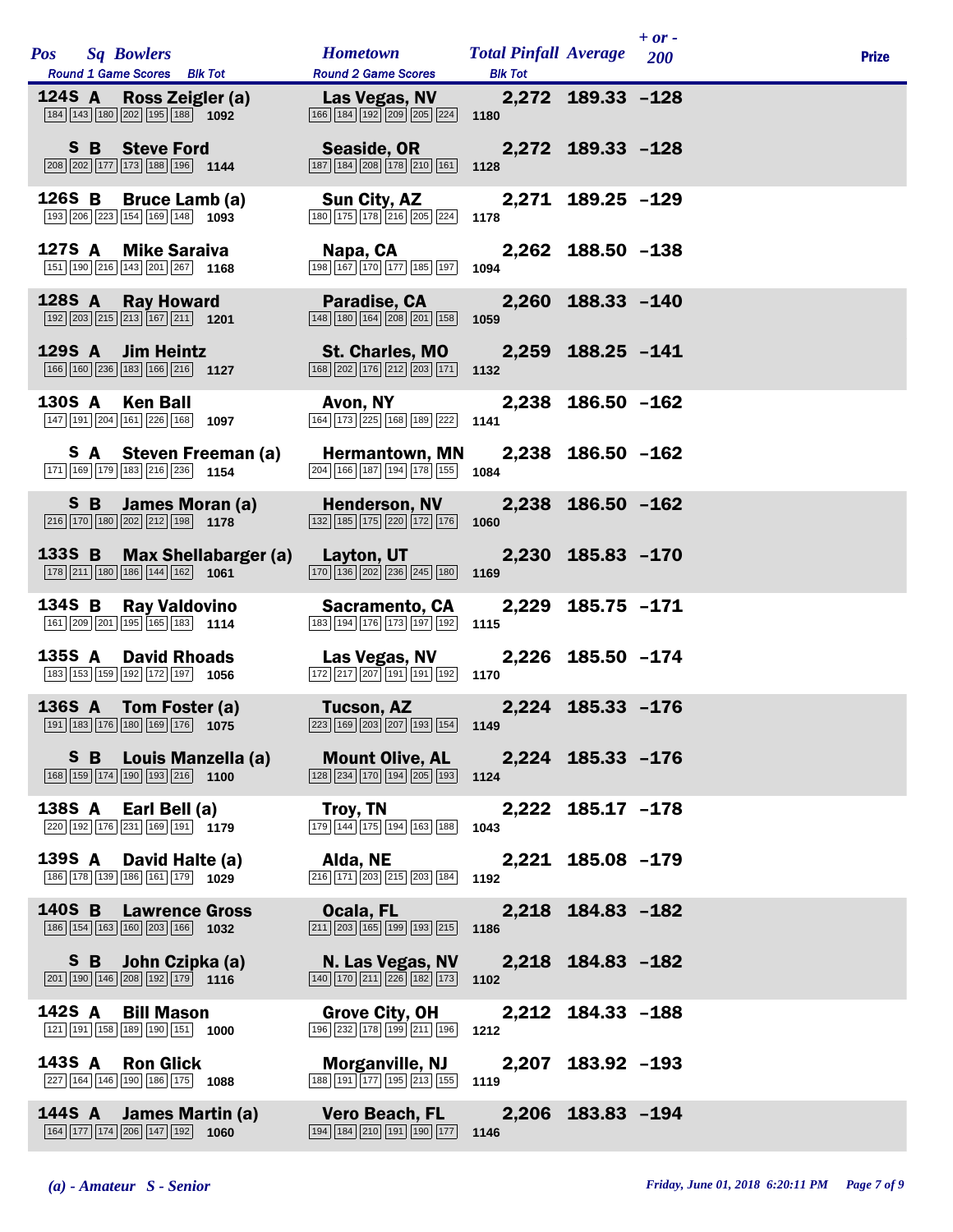|               | <b>Pos</b> Sq Bowlers | Round 1 Game Scores Blk Tot                                                                                               |                                                           | <b>Hometown</b><br><b>Round 2 Game Scores</b>                                                                                 | <b>Total Pinfall Average</b> 200<br><b>Blk Tot</b> |                   | $+$ or - | <b>Prize</b> |
|---------------|-----------------------|---------------------------------------------------------------------------------------------------------------------------|-----------------------------------------------------------|-------------------------------------------------------------------------------------------------------------------------------|----------------------------------------------------|-------------------|----------|--------------|
|               |                       | <b>S B Carl Nichols</b><br>179 155 182 171 194 213 1094                                                                   |                                                           | <b>Blaine, WA</b><br>$\boxed{198}$ 183 191 182 174 184 1112                                                                   |                                                    | 2,206 183.83 -194 |          |              |
|               |                       | 134 258 200 187 188 240 1207                                                                                              | 146S A Michael Antonelli (a)                              | Las Vegas, NV<br>185 173 167 143 135 191                                                                                      | 994                                                | 2,201 183.42 -199 |          |              |
|               |                       | 147S A Tim Pierce<br>$\boxed{175}$ $\boxed{171}$ $\boxed{135}$ $\boxed{147}$ $\boxed{212}$ $\boxed{190}$ <b>1030</b>      |                                                           | Portland, OR<br>$\boxed{228}$ $\boxed{179}$ $\boxed{189}$ $\boxed{194}$ $\boxed{185}$ $\boxed{193}$                           | 1168                                               | 2,198 183.17 -202 |          |              |
|               |                       | 148S A Garry Blanton<br>$\boxed{137}$ $\boxed{172}$ $\boxed{179}$ $\boxed{167}$ $\boxed{212}$ $\boxed{204}$ <b>1071</b>   |                                                           | <b>Owensboro, KY</b><br>$\boxed{162}\boxed{172}\boxed{200}\boxed{237}\boxed{163}\boxed{188}$                                  | 1122                                               | 2,193 182.75 -207 |          |              |
|               |                       | 149S A Jack Nelson (a)<br>$\boxed{156}$ $\boxed{188}$ $\boxed{238}$ $\boxed{211}$ $\boxed{176}$ $\boxed{181}$ <b>1150</b> |                                                           | <b>Bismarck, ND</b><br>$\boxed{170}$ $\boxed{189}$ $\boxed{185}$ $\boxed{150}$ $\boxed{170}$ $\boxed{174}$                    | 1038                                               | 2,188 182.33 -212 |          |              |
|               |                       | 150S B Wayne Clark (a)<br>$\boxed{174}$ 155 167 174 177 173 1020                                                          |                                                           | <b>Locke, NY</b><br>$\boxed{197}$ $\boxed{183}$ $\boxed{184}$ $\boxed{185}$ $\boxed{214}$ $\boxed{203}$                       | 1166                                               | 2,186 182.17 -214 |          |              |
|               |                       | 194 203 223 182 160 175 1137                                                                                              | 151S A Darwin Wimer (a)                                   | <b>Mesquite, NV</b><br>177 151 152 204 165 197                                                                                | 1046                                               | 2,183 181.92 -217 |          |              |
|               |                       | 152S B Nelson Sand<br>167 177 156 176 162 166 1004                                                                        |                                                           | <b>Maple Valley, WA</b><br>$\boxed{168}$ $\boxed{218}$ $\boxed{201}$ $\boxed{230}$ $\boxed{176}$ $\boxed{184}$ 1177           |                                                    | 2,181 181.75 -219 |          |              |
|               |                       | 153S A Ross McDonald<br>$\boxed{174}$ $\boxed{169}$ $\boxed{135}$ $\boxed{161}$ $\boxed{213}$ $\boxed{132}$ 984           |                                                           | <b>Clarksville, MD</b><br>$\boxed{190}$ $\boxed{182}$ $\boxed{190}$ $\boxed{197}$ $\boxed{193}$ $\boxed{243}$ 1195            |                                                    | 2,179 181.58 -221 |          |              |
|               |                       | 154S B Alan Sabin<br>197 179 183 178 160 185 1082                                                                         |                                                           | Winston, OR 2,178 181.50 -222<br>$\overline{188}\overline{207}\overline{168}\overline{218}\overline{170}\overline{145}$ 1096  |                                                    |                   |          |              |
|               |                       | 155S A Lou Alessi<br>174 213 215 207 132 181 122                                                                          |                                                           | New Port Richey, FL 2,167 180.58 -233<br>173 148 182 183 178 181 1045                                                         |                                                    |                   |          |              |
|               |                       | 156S B Earl Huff (a)<br>169 181 198 170 180 177 1075                                                                      |                                                           | <b>Valrico, FL Valrico</b><br>$\boxed{180}$ $\boxed{134}$ $\boxed{184}$ $\boxed{213}$ $\boxed{189}$ $\boxed{187}$ <b>1087</b> |                                                    | 2,162 180.17 -238 |          |              |
|               |                       |                                                                                                                           | 157S A Vaughn Doody (a)<br>$211$ 131 179 160 215 167 1063 | Las Vegas, NV 2,159 179.92 -241<br>188 201 207 201 153 146 1096                                                               |                                                    |                   |          |              |
|               |                       | 158S B Steven Slifka (a)<br>170 187 194 190 146 173 1060                                                                  |                                                           | <b>Phoenix, AZ</b><br>$\boxed{183}$ $\boxed{158}$ $\boxed{160}$ $\boxed{175}$ $\boxed{205}$ $\boxed{215}$ <b>1096</b>         |                                                    | 2,156 179.67 -244 |          |              |
|               |                       | 139 141 178 221 178 163 1020                                                                                              | 159S A Howard Partell (a)                                 | Las Vegas, NV<br>193 165 195 222 205 154                                                                                      | 1134                                               | 2,154 179.50 -246 |          |              |
| S A           |                       | 182 180 168 181 185 196 1092                                                                                              | <b>Roland Wright Jr.</b>                                  | Pulaski, VA<br>166 164 165 162 168 237                                                                                        | 1062                                               | 2,154 179.50 -246 |          |              |
| <b>161S B</b> |                       | <b>Daniel Twomey</b><br>176 163 188 186 165 187 1065                                                                      |                                                           | Hackensack, NJ<br>198 204 181 145 176 184                                                                                     | 1088                                               | 2,153 179.42 -247 |          |              |
|               |                       | S A Glen Nakagawa<br>$\boxed{138}$ $\boxed{188}$ $\boxed{202}$ $\boxed{192}$ $\boxed{181}$ $\boxed{170}$ $\boxed{1071}$   |                                                           | $\boxed{167}$ $\boxed{147}$ $\boxed{178}$ $\boxed{185}$ $\boxed{203}$ $\boxed{202}$ <b>1082</b>                               | Highland Village, TX 2,153 179.42 -247             |                   |          |              |
|               |                       | 163S A Scott Jackson (a)<br>209 154 156 209 181 210 1119                                                                  |                                                           | Vista, CA<br>189 179 199 178 127 161                                                                                          | 1033                                               | 2,152 179.33 -248 |          |              |
|               |                       | S B Mike Raleigh (a)<br>203 174 190 228 169 207 1171                                                                      |                                                           | Clyde, MI<br>$\boxed{147}$ $\boxed{156}$ $\boxed{153}$ $\boxed{188}$ $\boxed{159}$ $\boxed{178}$                              | 981                                                | 2,152 179.33 -248 |          |              |
| 165S A        |                       | <b>Chip Holliday</b><br>178 135 183 167 175 179 1017                                                                      |                                                           | <b>Waller, TX</b><br>156 213 200 177 191 187                                                                                  | 1124                                               | 2,141 178.42 -259 |          |              |